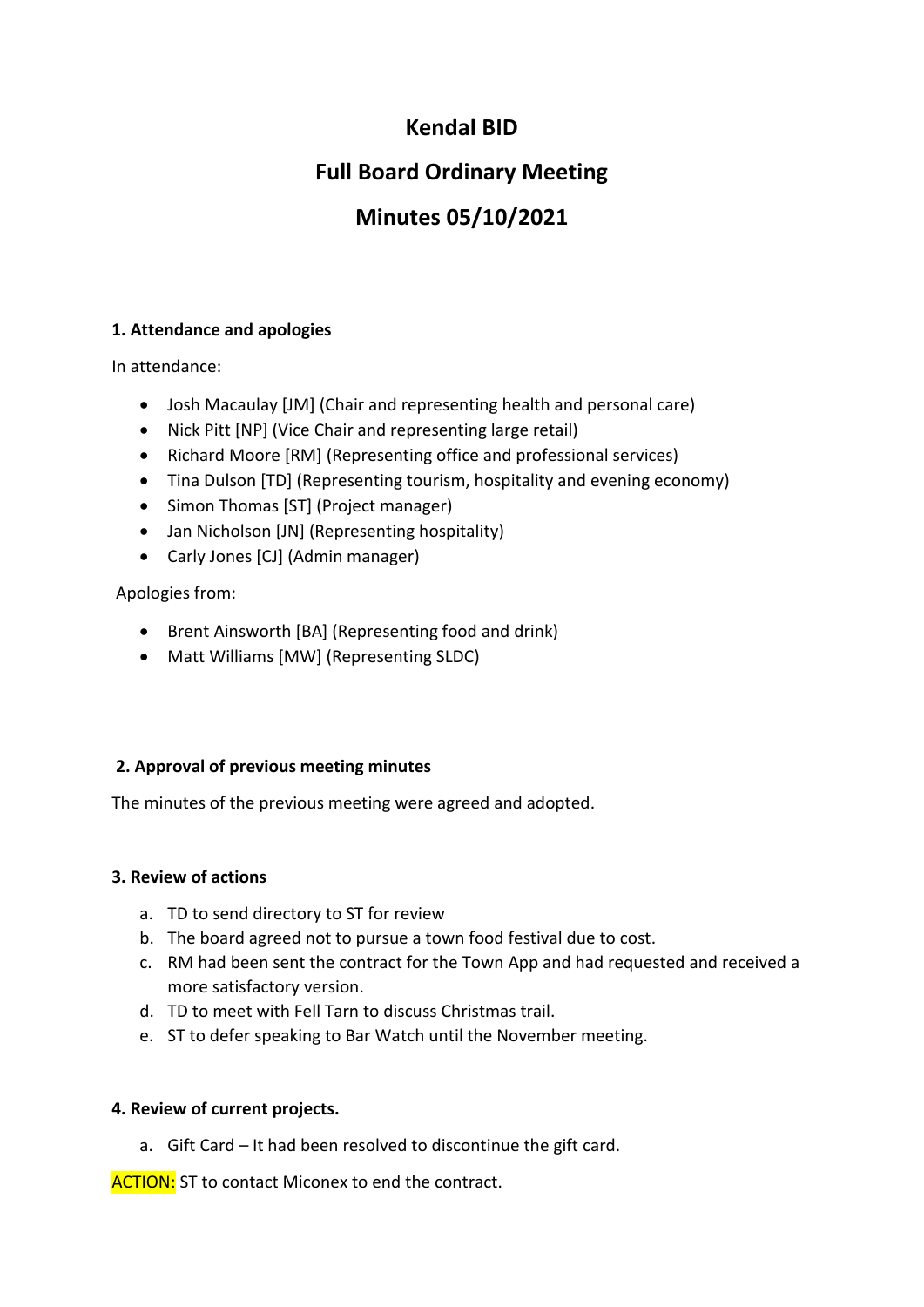b. Town Trails – The Board discussed town trails. NP proposed and JM seconded that the antiques trail be discontinued due to the small number of levy payers benefitting from this trail. TD to investigate and plan a Christmas trail. ST suggested to add a competition to the Christmas trail through window dressing potentially using the new town app.

NP suggested putting in place a system to measure success of the trails, ST suggested using Kendal Futures foot fall counter. All agreed.

c. Festivals – ST reported receipt of invoices from Comic Art Fest and Torch Light.

**ACTION:** CJ to pay invoices.

ST reported that a continental market was not possible before Christmas, so the Board decided to defer the project until 2022.

- ST reported receipt of a request for financial assistance for marketing Stout Wars from The Factory Tap. It was decided to award them a £500 grant and ask for a measure of success following the festival.
- ST reported a multi-agency meeting to discuss holding a teenage market on 28/11/21 (Sunday) in the market place. Cumbria County Council had refused. NP suggested that it could be held in the Westmorland shopping centre instead FOC.

**ACTION - ST to follow up and organise.** 

- d. Parking Perx PP had launched and BID is waiting for the first installation statistics.
- e. BID Website JM reported that he had designed a template.

**ACTION:** ST to write some content and pass on to BA.

ST requested that all Directors send headshots for inclusion on the website.

**ACTION:** ALL to send headshots to ST.

f. Aesthetics - ST had received several requests for grants.

**ACTION:** ST to circulate before next meeting.

- g. Coach initiative JN reported contact from the Council regarding coach parties. ST reported that DSCVR had requested a meeting with County Hotel to promote the APP via coach tours.
- h. Business Directory Covered earlier in the meeting.
- i. DSCVR App RM reported receipt of new 12 month rolling contract with DSCVR. All agreed to go ahead and contract was signed. ST suggested we run the window dressing competition through the app and include the town trails.

**ACTION:** ST to meet regularly with DSCVR to ensure launch mid-November.